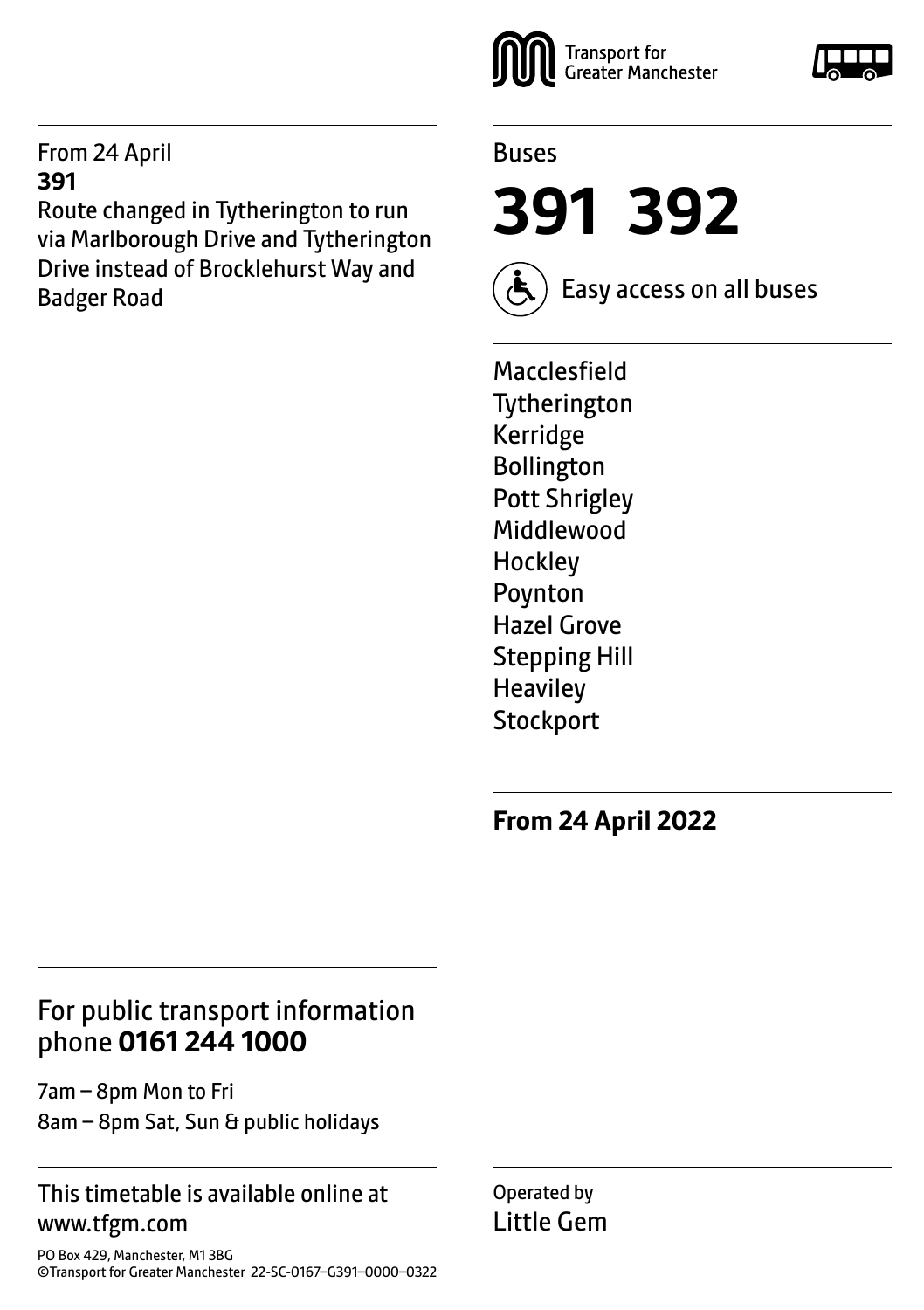# Additional information

### Alternative format

To ask for leaflets to be sent to you, or to request large print, Braille or recorded information phone 0161 244 1000 or visit www.tfgm.com

#### Easy access on buses



 Journeys run with low floor buses have no steps at the entrance, making getting on and off easier. Where shown, low floor buses have a ramp for access and a dedicated space for wheelchairs and pushchairs inside the bus. The bus operator will always try to provide easy access services where these services are scheduled to run.

### Using this timetable

Timetables show the direction of travel, bus numbers and the days of the week. Main stops on the route are listed on the left. Where no time is shown against a particular stop, the bus does not stop there on that journey. Check any letters which are shown in the timetable against the key at the bottom of the page.

### Where to find information about service changes

www.tfgm.com Bus station posters Leaflets from outlets.

### Tickets and information

Bus companies offer a range of tickets for use on their own buses. For travel on any service in the County, use System One tickets, including DaySaver. Travelshops provide tickets, information and journey planning advice on buses, trains and trams for work and pleasure.

# Using the 24 hour clock

Times are shown in four figures. The first two are the hour and the last two are the minutes.

0753 is 53 minutes past 7am 1953 is 53 minutes past 7pm



### Operator details

#### **Little Gem**

Lyntown Trading Estate 186 Old Wellington Road Eccles Manchester M30 1QG Telephone 0161 789 4545

#### **Travelshops**

#### **Stockport Mersey Square**

Mon to Fri 7am to 5.30pm Saturday 8am to 5.30pm Sunday\* Closed

\*Including public holidays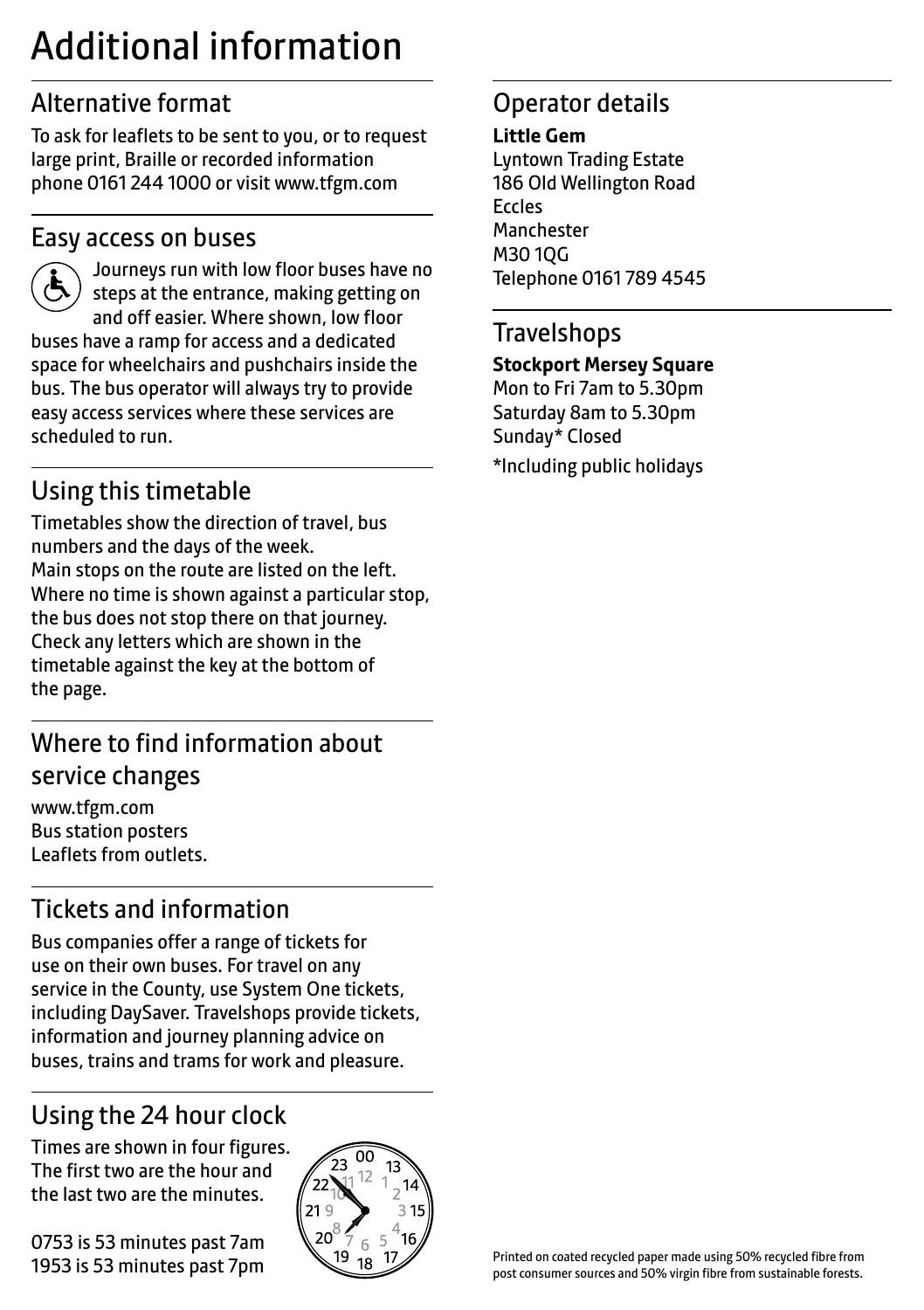#### Mondays to Fridays

|                                    | 391  | 392  | 391  | 392  | 391  | 392  | 391  | 392  | 391  |
|------------------------------------|------|------|------|------|------|------|------|------|------|
| Macclesfield, Bus Station          |      | 0720 | 0850 | 1025 | 1150 | 1325 | 1450 | 1620 | 1750 |
| Churchill Way                      |      |      |      | 1028 | 1153 | 1328 | 1453 |      |      |
| Tytherington, Marlborough Drive    |      |      | 0858 |      | 1159 |      | 1459 |      | 1759 |
| Tytherington, Dorchester Way       |      | 0727 |      | 1033 |      | 1333 |      | 1633 |      |
| South West Avenue/ Crossfield Road |      | 0733 |      | 1039 |      | 1339 |      | 1639 |      |
| Kerridge, Bulls Head               |      |      | 0905 |      | 1206 |      | 1506 |      | 1806 |
| <b>Bollington, Turners Arms</b>    |      | 0739 | 0913 | 1044 | 1214 | 1344 | 1514 | 1644 | 1814 |
| <b>Four Lane Ends, Miners Arms</b> |      | 0750 | 0924 | 1055 | 1225 | 1355 | 1525 | 1655 | 1825 |
| Middlewood, Green Lane             |      | 0758 | 0932 | 1103 | 1233 | 1403 | 1533 | 1703 | 1833 |
| Hockley, Post Office               | 0634 | 0800 | 0934 | 1105 | 1235 | 1405 | 1535 | 1705 | 1835 |
| Poynton, Greymarsh Drive           | 0639 | 0805 | 0939 | 1110 | 1240 | 1410 | 1540 | 1710 | 1840 |
| <b>Poynton, Train Station</b>      | 0643 | 0809 | 0943 | 1114 | 1244 | 1414 | 1544 | 1714 | 1844 |
| <b>Hazel Grove, Train Station</b>  | 0652 | 0818 | 0952 | 1123 | 1253 | 1423 | 1553 | 1723 |      |
| Dialstone Lane                     | 0656 | 0823 | 0957 | 1128 | 1258 | 1428 | 1558 | 1728 |      |
| Stockport, Mersey Square           | 0712 | 0838 | 1012 | 1143 | 1313 | 1443 | 1613 | 1743 |      |

& - All bus 391 and 392 journeys are run using easy access buses. See inside front cover of this leaflet for details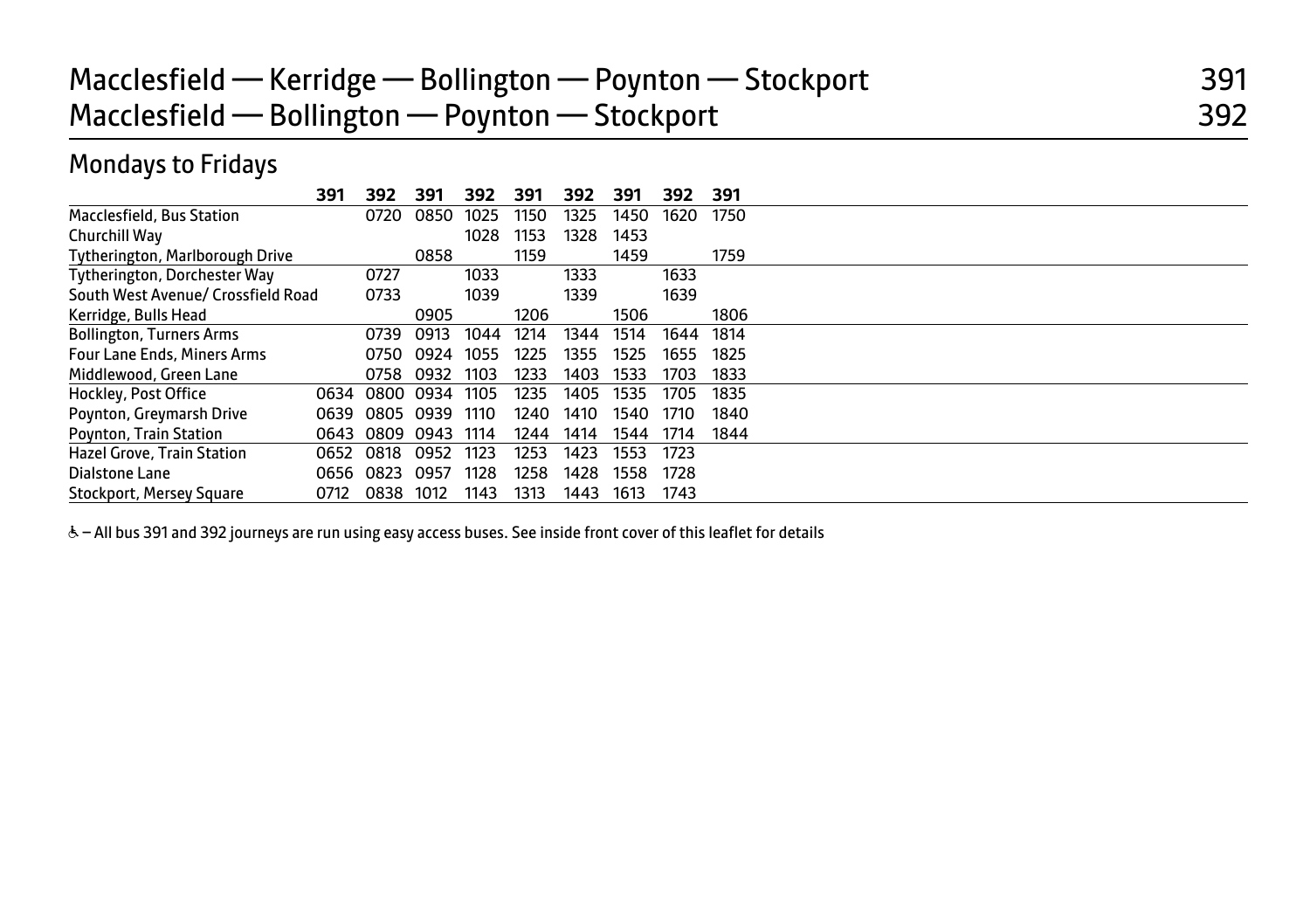# Macclesfield — Kerridge — Bollington — Poynton — Stockport 391 Macclesfield — Bollington — Poynton — Stockport **1988** and 392

#### **Saturdays**

|                                        | 392  | 391       | 392  | 391  | 392  | 391  | 392  |  |
|----------------------------------------|------|-----------|------|------|------|------|------|--|
| Macclesfield, Bus Station              | 0720 | 0850      | 1025 | 1150 | 1325 | 1450 | 1620 |  |
| Churchill Way                          |      |           | 1028 | 1153 | 1328 | 1453 |      |  |
| <b>Tytherington, Marlborough Drive</b> |      | 0858      |      | 1159 |      | 1459 |      |  |
| Tytherington, Dorchester Way           | 0727 |           | 1033 |      | 1333 |      | 1633 |  |
| South West Avenue/Crossfield Road 0733 |      |           | 1039 |      | 1339 |      | 1639 |  |
| Kerridge, Bulls Head                   |      | 0905      |      | 1206 |      | 1506 |      |  |
| <b>Bollington, Turners Arms</b>        | 0739 | 0913      | 1044 | 1214 | 1344 | 1514 | 1644 |  |
| <b>Four Lane Ends, Miners Arms</b>     | 0750 | 0924      | 1055 | 1225 | 1355 | 1525 | 1655 |  |
| Middlewood, Green Lane                 | 0758 | 0932      | 1103 | 1233 | 1403 | 1533 | 1703 |  |
| Hockley, Post Office                   |      | 0800 0934 | 1105 | 1235 | 1405 | 1535 | 1705 |  |
| Poynton, Greymarsh Drive               | 0805 | 0939      | 1110 | 1240 | 1410 | 1540 | 1710 |  |
| <b>Poynton, Train Station</b>          | 0809 | 0943      | 1114 | 1244 | 1414 | 1544 | 1714 |  |
| <b>Hazel Grove, Train Station</b>      | 0818 | 0952      | 1123 | 1253 | 1423 | 1553 | 1723 |  |
| Stepping Hill, Dialstone Lane          | 0823 | 0957      | 1128 | 1258 | 1428 | 1558 | 1728 |  |
| Stockport, Mersey Square               | 0838 | 1012      | 1143 | 1313 | 1443 | 1613 | 1743 |  |

Buses 391 and 392 do not run on Sundays or public holidays

& - All bus 391 and 392 journeys are run using easy access buses. See inside front cover of this leaflet for details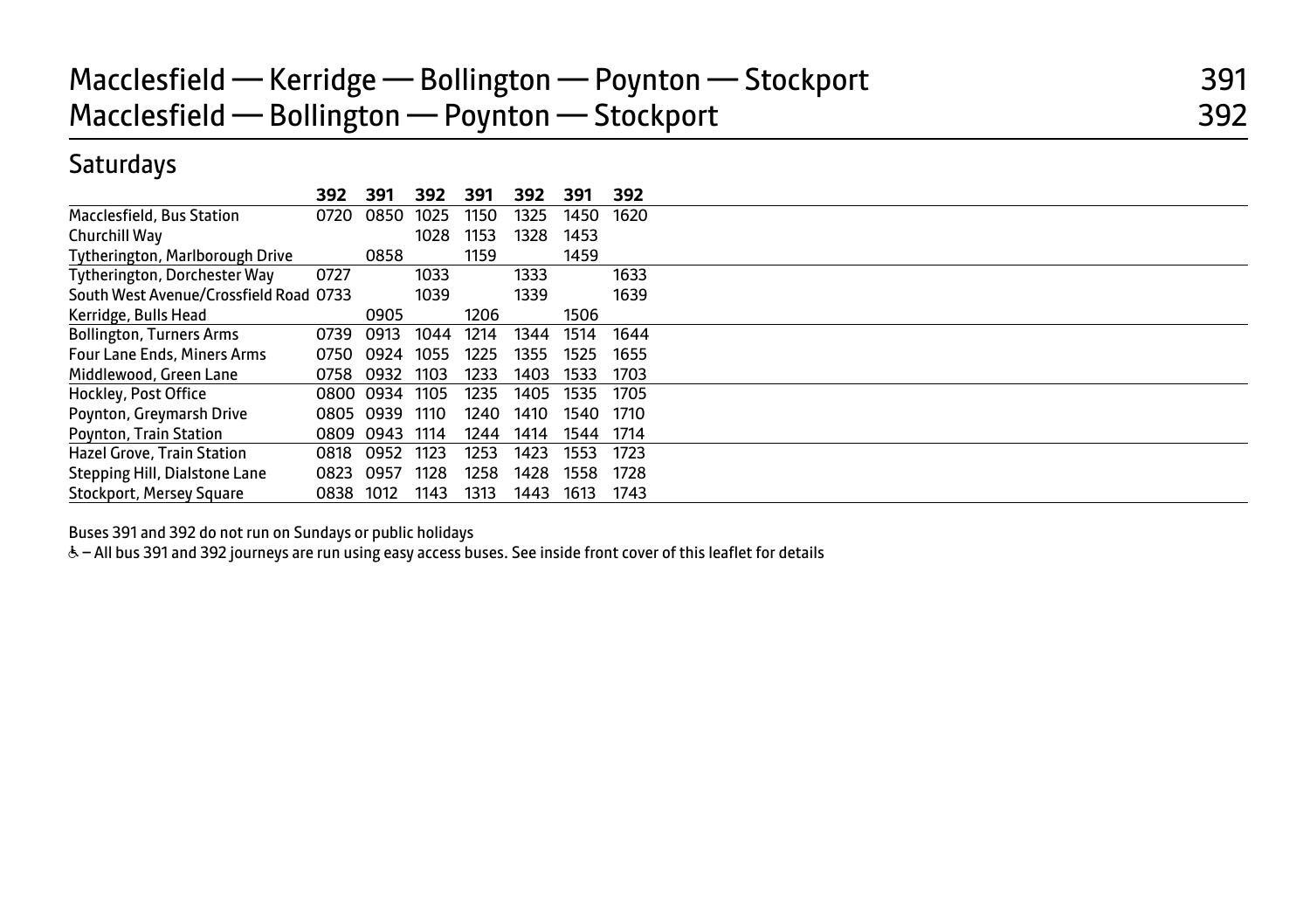### Stockport — Poynton — Bollington — Kerridge — Macclesfield 391 Stockport — Poynton — Bollington — Macclesfield 392

#### Mondays to Fridays

|                                        | 392  | 391  | 392  | 391  | 392  | 391  | 392  | 391  |  |
|----------------------------------------|------|------|------|------|------|------|------|------|--|
| Stockport, Mersey Square               | 0720 | 0850 | 1020 | 1150 | 1320 | 1450 | 1620 | 1750 |  |
| Stepping Hill, Dialstone Lane          | 0735 | 0905 | 1035 | 1205 | 1335 | 1505 | 1635 | 1805 |  |
| <b>Hazel Grove, Train Station</b>      | 0740 | 0910 | 1040 | 1210 | 1340 | 1510 | 1640 | 1810 |  |
| Poynton, Train Station                 | 0749 | 0919 | 1049 | 1219 | 1349 | 1519 | 1649 | 1819 |  |
| Poynton, Greymarsh Drive               | 0754 | 0924 | 1054 | 1224 | 1354 | 1524 | 1654 | 1824 |  |
| Hockley, Post Office                   | 0759 | 0929 | 1059 | 1229 | 1359 | 1529 | 1659 | 1829 |  |
| Middlewood, Green Lane                 | 0801 | 0931 | 1101 | 1231 | 1401 | 1531 | 1701 | 1831 |  |
| <b>Four Lane Ends, Miners Arms</b>     | 0809 | 0939 | 1109 | 1239 | 1409 | 1539 | 1709 |      |  |
| <b>Bollington, Turners Arms</b>        | 0820 | 0950 | 1120 | 1250 | 1420 | 1550 | 1720 |      |  |
| Kerridge, Bulls Head                   |      | 0958 |      | 1258 |      | 1558 |      |      |  |
| South West Avenue/Crossfield Road 0828 |      |      | 1128 |      | 1428 |      | 1728 |      |  |
| Tytherington, Dorchester Wav           | 0834 |      | 1134 |      | 1434 |      | 1734 |      |  |
| Tytherington, Marlborough Drive        |      | 1005 |      | 1305 |      | 1605 |      |      |  |
| Churchill Way                          |      | 1012 | 1139 | 1312 | 1439 |      |      |      |  |
| <b>Macclesfield, Bus Station</b>       | 0842 | 1015 | 1142 | 1315 | 1442 | 1615 | 1742 |      |  |

& - All bus 391 and 392 journeys are run using easy access buses. See inside front cover of this leaflet for details